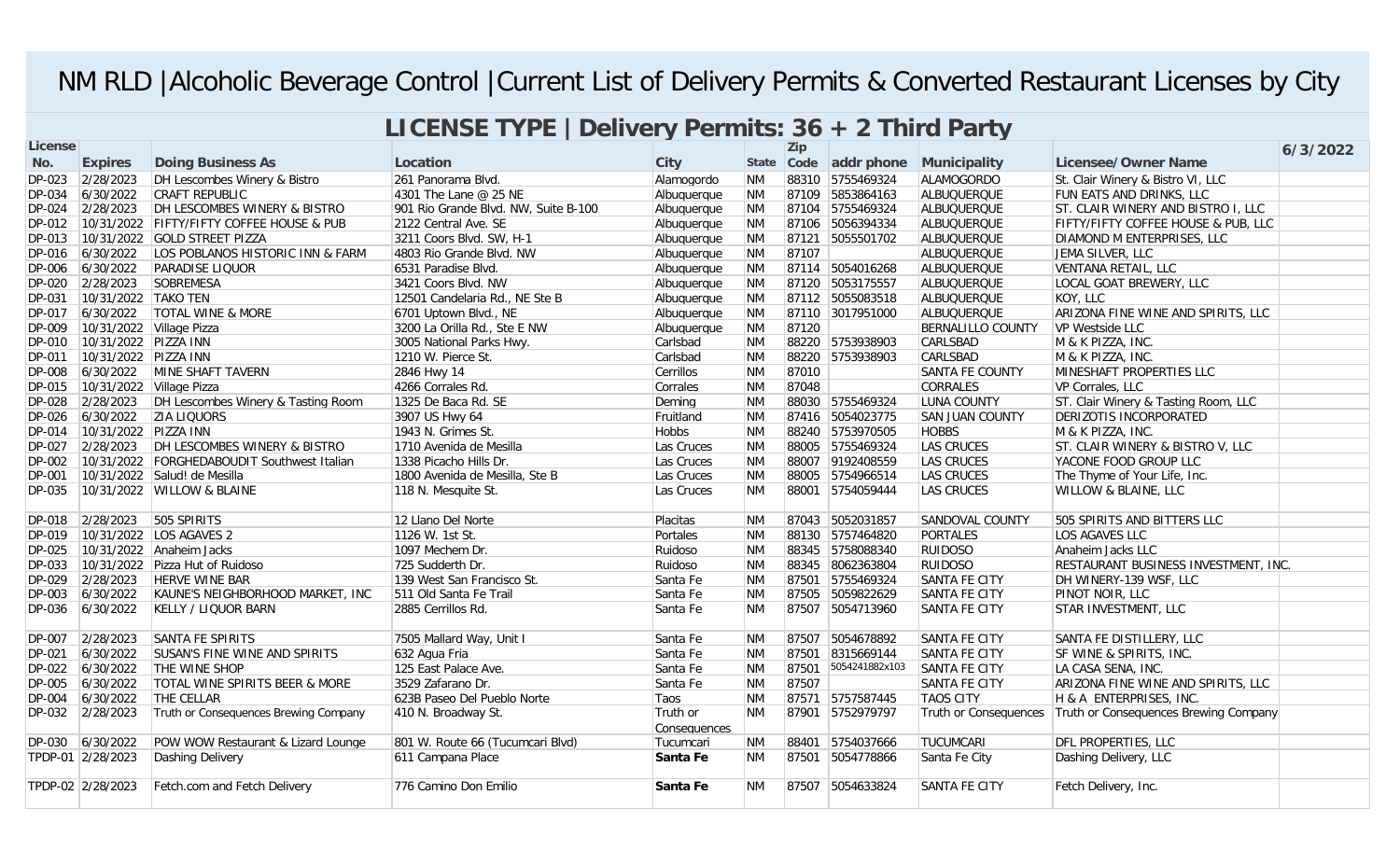## **LICENSE TYPE |Restaurant A +NM Spirits: 70 |**2 Pages

| <b>License</b> |                             |                                                           |                                                  |                       |           | <b>Zip</b> |                       |                          |                                       | 6/3/2022       |
|----------------|-----------------------------|-----------------------------------------------------------|--------------------------------------------------|-----------------------|-----------|------------|-----------------------|--------------------------|---------------------------------------|----------------|
| No.            | <b>Expires</b>              | <b>Doing Business As</b>                                  | Location                                         | <b>City</b>           |           |            | State Code addr phone | Municipality             | <b>Licensee/Owner Name</b>            |                |
| 3509           |                             | 10/31/2022 CHURCH STREET CAFE                             | 2111 CHURCH ST. NW                               | Albuquerque           | <b>NM</b> |            | 87104 5052478522      | <b>ALBUQUERQUE</b>       | CHURCH STREET CAFE, INC.              | + NM SPIRITS   |
| 31193          |                             | 10/31/2022 Duran Central Pharmacy                         | 1815 Central Avenue, NW                          | Albuquerque           | <b>NM</b> |            | 87104 5052474141      | ALBUQUERQUE              | Duran Central Pharmacy, Inc.          | + NM SPIRITS   |
| 31495          |                             | 10/31/2022 FIFTY/FIFTY COFFEE HOUSE & PUB                 | 2122 Central Ave. SE                             | Albuquerque           | <b>NM</b> |            | 87106 5055546191      | ALBUQUERQUE              | FIFTY/FIFTY Coffee House & Pub, LLC   | + NM SPIRITS   |
| 31209          | 10/31/2022 Frenchish        |                                                           | 3509 Central Avenue NE                           | Albuquerque           | <b>NM</b> |            | 87106 5054335911      | ALBUQUERQUE              | James Bauer LLC                       | + NM SPIRITS   |
| 31552          |                             | 10/31/2022 GOLD STREET PIZZA & MORE                       | 3211 Coors Blvd. SW                              | Albuquerque           | <b>NM</b> |            | 87121 5054520909      | ALBUQUERQUE              | DIAMOND M ENTERPRISES, LLC            | + NM SPIRITS   |
| 30709          |                             | 10/31/2022 GREAT AMERICAN GRILL                           | 5320 SAN ANTONIO BLVD., N.E.                     | Albuquerque           | <b>NM</b> |            | 87109 5053140800      | ALBUQUERQUE              | NEW ABQ, LLC                          | + NM SPIRITS   |
| 31547          | 10/31/2022 ONI ABQ          |                                                           | 600 Central Ave. SW, Ste 100                     | Albuquerque           | <b>NM</b> |            | 87102 5055036722      | ALBUQUERQUE              | ONI ABO, LLC                          | + NM SPIRITS   |
| 31408          |                             | 10/31/2022 RUSTY TACO                                     | Coronado Center 6600 Menaul Blvd. NE #T-002      | Albuquerque           | <b>NM</b> |            | 87110 5059661915      | ALBUQUERQUE              | <b>JJ&amp;D ENTERPRISES LLC</b>       | + NM SPIRITS   |
| 31538          |                             | 10/31/2022 RUSTY TACO                                     | 5600 Coors Blvd. NW, Ste E5 & E6                 | Albuquerque           | <b>NM</b> |            | 87120 5055085989      | ALBUQUERQUE              | DIA DE LOS TACOS, LLC                 | $+$ NM SPIRITS |
| 31342          |                             | 10/31/2022 SALT and BOARD                                 | 115 Harvard SE $#9$                              | Albuquerque           | <b>NM</b> |            | 87106 5052398375      | ALBUQUERQUE              | MOFFCROW, LLC                         | $+$ NM SPIRITS |
| 31289          |                             | 10/31/2022 SEARED / CHEESE and COFFEE                     | 119 San Pasquale Ave. SW, Suite B                | Albuquerque           | <b>NM</b> |            | 87104 5059998414      | ALBUQUERQUE              | Seared, LLC                           | + NM SPIRITS   |
| 31304          |                             | 10/31/2022 Slapfish Albuquerque                           | 6400 Holly Ave. Suite I                          | Albuquerque           | <b>NM</b> |            | 87113 5055031645      | ALBUQUERQUE              | Wilson Restaurants ABQ, LLC           | $+$ NM SPIRITS |
| 31452          |                             | 10/31/2022 SLAPFISH WINROCK                               | Winrock Town Center 2100 Louisiana Blvd. Ste 806 | Albuquerque           | <b>NM</b> |            | 87110 5053448349      | ALBUQUERQUE              | WILSON RESTAURANTS ABQ, LLC           | + NM SPIRITS   |
| 30040          |                             | 10/31/2022 SLATE STREET CAFE                              | 515 SLATE, NW                                    | Albuquerque           | <b>NM</b> |            | 87102 5052432210      | ALBUQUERQUE              | POOSER CORPORATION                    | + NM SPIRITS   |
| 30649          |                             | 10/31/2022 SLICE PARLOR                                   | 3410 CENTRAL AVENUE, S.E.                        | Albuquerque           | <b>NM</b> |            | 87106 5052398375      | ALBUQUERQUE              | <b>SLICE PARLOR, INC.</b>             | + NM SPIRITS   |
| 31175          | 10/31/2022 Slice Parlor     |                                                           | 9904 Montgomery Blvd NE Unit #A                  | Albuquerque           | <b>NM</b> |            | 87111 5053637261      | ALBUQUERQUE              | Slice Parlor 5150 LLC                 | + NM SPIRITS   |
| 31448          |                             | 10/31/2022 SOO BAK SEOUL BOWL                             | 111 Hermosa SE                                   | Albuquerque           | <b>NM</b> |            | 87106 5052219910      | <b>ALBUQUERQUE</b>       | <b>SOO BAK FOODS LLC</b>              | + NM SPIRITS   |
| 30650          |                             | 10/31/2022  SPINN'S BURGER & BEER                         | 4411 MONTANO NW SUITE A                          | Albuquerque           | <b>NM</b> |            | 87120 5058996180      | ALBUQUERQUE              | SPINN'S RESTAURANT, LLC               | $+$ NM SPIRITS |
| 31319          |                             | 10/31/2022 THE ACRE RESTAURANT                            | 4410-R Wyoming Blvd. NE                          | Albuquerque           | <b>NM</b> |            | 87111 5052996973      | ALBUQUERQUE              | ISALT & PEPPER CONSULTING LLC         | $+$ NM SPIRITS |
| 31491          |                             | 10/31/2022 THE FARMACY                                    | 3718 Central Ave. SE                             | Albuquerque           | <b>NM</b> |            | 87108 5052270330      | ALBUQUERQUE              | <b>FARMACY COFFEE SHOP, LLC</b>       | + NM SPIRITS   |
| 31386          |                             | 10/31/2022 THE FEEL GOOD & MODERN GENERAL                 | 1720 Central Ave. SW                             | Albuquerque           | <b>NM</b> |            | 87104 5052426928      | ALBUQUERQUE              | <b>EKW HOLDINGS LLC</b>               | + NM SPIRITS   |
| 31306          | 10/31/2022 The Kosmos       |                                                           | 1715 5th St. NW                                  | Albuquerque           | <b>NM</b> |            | 87102 5054635824      | ALBUQUERQUE              | Kosmic Burger, LLC                    | + NM SPIRITS   |
| 31418          | 3/17/2022                   | <b>TWO CRANES BISTRO &amp; BREW</b>                       | 901 Rio Grande Blvd. NW Ste A-190 & A-192        | Albuquerque           | <b>NM</b> |            | 87104 5057205258      | ALBUQUERQUE              | <b>WINSTON HOLDINGS, LLC</b>          | + NM SPIRITS   |
| 31372          |                             | 10/31/2022 URBAN 360 EATERY                               | 2119 Menaul NE                                   | Albuquerque           | <b>NM</b> |            | 87107 5054597059      | ALBUQUERQUE              | URBAN 360 EATERY LLC                  | + NM SPIRITS   |
| 31298          | 10/31/2022   Village Pizza  |                                                           | 3200 La Orilla Rd. NW Ste E-2                    | Albuquerque           | <b>NM</b> |            | 87120 5052193766      | <b>BERNALILLO County</b> | VP Westside LLC                       | + NM SPIRITS   |
| 30822          |                             | 10/31/2022 VINAIGRETTE                                    | 1828 CENTRAL AVE., S.W.                          | Albuguergue           | <b>NM</b> |            | 87104 5058425507      | <b>ALBUQUERQUE</b>       | VINAIGRETTE ABQ, LLC                  | $+$ NM SPIRITS |
| 30426          |                             | 10/31/2022 RUBIO'S FINE MEXICAN DINING                    | 116 S. MAIN AVENUE                               | Aztec                 | <b>NM</b> |            | 87410 5053340599      | <b>AZTEC</b>             | RUBIOS, L.L.C.                        | + NM SPIRITS   |
| 30242          |                             | 10/31/2022 THE GREENSIDE CAFE                             | 12165 NORTH HIGHWAY 14, SUITE B-1                | <b>CEDAR CREST</b>    | <b>NM</b> |            | 87008 5052800660      | <b>BERNALILLO COUNTY</b> | GO, LTD.                              | + NM SPIRITS   |
| 31259          | 10/31/2022 Black Bird       |                                                           | 28 Main St                                       | Cerrillos             | <b>NM</b> |            | 87010 5054381821      | <b>SANTA FE COUNTY</b>   | Black Bird Saloon, LLC                | + NM SPIRITS   |
| 30676          |                             | 10/31/2022 HOTEL EKLUND                                   | 15 MAIN STREET                                   | Clayton               | <b>NM</b> |            | 88415 5753742551      | <b>CLAYTON</b>           | <b>EKLUND HOSPITALITY CORPORATION</b> | + NM SPIRITS   |
| 30163          |                             | 10/31/2022 CORRALES BISTRO BREWERY                        | 4908 CORRALES ROAD                               | Corrales              | <b>NM</b> |            | 87048 5058971036      | <b>CORRALES</b>          | TUNA BOAT CHARTERS, LLC               | + NM SPIRITS   |
| 31301          | 10/31/2022    Village Pizza |                                                           | 4266 Corrales Rd.                                | Corrales              | <b>NM</b> |            | 87048 5058980045      | <b>CORRALES</b>          | VP Corrales, LLC                      | $+$ NM SPIRITS |
| 31453          |                             | 10/31/2022 LUCKY SHOE                                     | 350 East Therma Dr.                              | Eagle Nest            | <b>NM</b> |            | 87718 5752659792      | <b>EAGLE NEST</b>        | DAHL ENTERPRISES LLC                  | + NM SPIRITS   |
| 3140           |                             | 10/31/2022 BIGFOOT RESTAURANT                             | 212 WARM SPRINGS BLVD.                           | <b>Elephant Butte</b> | <b>NM</b> |            | 87935 5757444896      | <b>ELEPHANT BUTTE</b>    | <b>STEPHEN GREGORY GENTRY</b>         | + NM SPIRITS   |
| 30628          | 10/31/2022 LA COCINA        |                                                           | 415 SANTA CLARA BRIDGE RD.                       | <b>ESPANOLA</b>       | <b>NM</b> |            | 87532 5057533016      | <b>ESPANOLA</b>          | NORTHERN FOODS, LLC                   | $+$ NM SPIRITS |
| 3722           |                             | 10/31/2022 LOS RIOS CAFE                                  | 915 FARMINGTON AVE. #6                           | Farmington            | <b>NM</b> |            | 87401 5053255699      | FARMINGTON               | LOS RIOS CAFE, INC.                   | $+$ NM SPIRITS |
| 31249          |                             | 10/31/2022 Porters Restaurant and Smokehouse              | 2210 East 20th. St.                              | Farmington            | <b>NM</b> | 87401      | 5053275979            | FARMINGTON               | Porters Restaurant, LLC               | + NM SPIRITS   |
| 31348          |                             | 10/31/2022 Que Rico Restaurant                            | 1916 E. Main St.                                 | Farmington            | <b>NM</b> | 87401      |                       | <b>FARMINGTON</b>        | Que Rico LLC                          | + NM SPIRITS   |
| 31540          |                             | 10/31/2022 WILD GAME BISTRO                               | 949 US-82                                        | High Rolls            | <b>NM</b> |            | 88325 5756821069      | <b>OTERO COUNTY</b>      | MOUNTAIN PARK LLC                     | + NM SPIRITS   |
| 31527          | 10/31/2022 D BAR CAFE       |                                                           | 204 E. Kansas Ave.                               | Jal                   | <b>NM</b> |            | 88252 5753952130      | JAL                      | <b>CASEY SAVOIE</b>                   | + NM SPIRITS   |
| 3243           |                             | 10/31/2022 CHILITOS, INC.                                 | 2405 S. VALLEY DR.                               | Las Cruces            | <b>NM</b> |            | 88005 5755264184      | <b>LAS CRUCES</b>        | CHILITOS, INC.                        | $+$ NM SPIRITS |
| 31317          | 10/31/2022 DICKS CAFE       |                                                           | 2305 S. Valley Dr.                               | Las Cruces            | <b>NM</b> |            | 88005 5755241360      | <b>LAS CRUCES</b>        | <b>SMOKEY DICKS, LLC</b>              | + NM SPIRITS   |
| 30969          |                             | 10/31/2022 Fiishheads San Juan River Lodge-Back Cast Café | 1796 HIGHWAY 173                                 | Navajo Dam            | <b>NM</b> |            | 87419 5056340463      | <b>SAN JUAN COUNTY</b>   | Fishheads San Juan River Lodge, LLC   | + NM SPIRITS   |
| 31484          |                             | 10/31/2022 BLADES' BISTRO                                 | 221 Highway 165 Ste L                            | Placitas              | <b>NM</b> |            | 87043 5057710695      | SANDOVAL COUNTY          | TRIBLADE, LLC                         | $+$ NM SPIRITS |
| 30659          |                             | 10/31/2022 PLACITAS CAFE                                  | 221 HWY 165, SUITE D                             | Placitas              | <b>NM</b> |            | 87043 5057711700      | SANDOVAL COUNTY          | PLACITAS CAFE, LLC                    | + NM SPIRITS   |
| 31404          |                             | 10/31/2022 El Toro Bravo, LLC                             | 102 S. Main Street                               | Roswell               | <b>NM</b> |            | 88203 5756229280      | <b>ROSWELL</b>           | El Toro Bravo, LLC                    | $+$ NM SPIRITS |
| 31256          |                             | 10/31/2022 DONNIE'S PIT STOP GRILL                        | 2703 Sudderth Drive                              | Ruidoso               | <b>NM</b> |            | 88345 5752575753      | <b>RUIDOSO</b>           | Vinnie's Italian Cucina, LLC          | + NM SPIRITS   |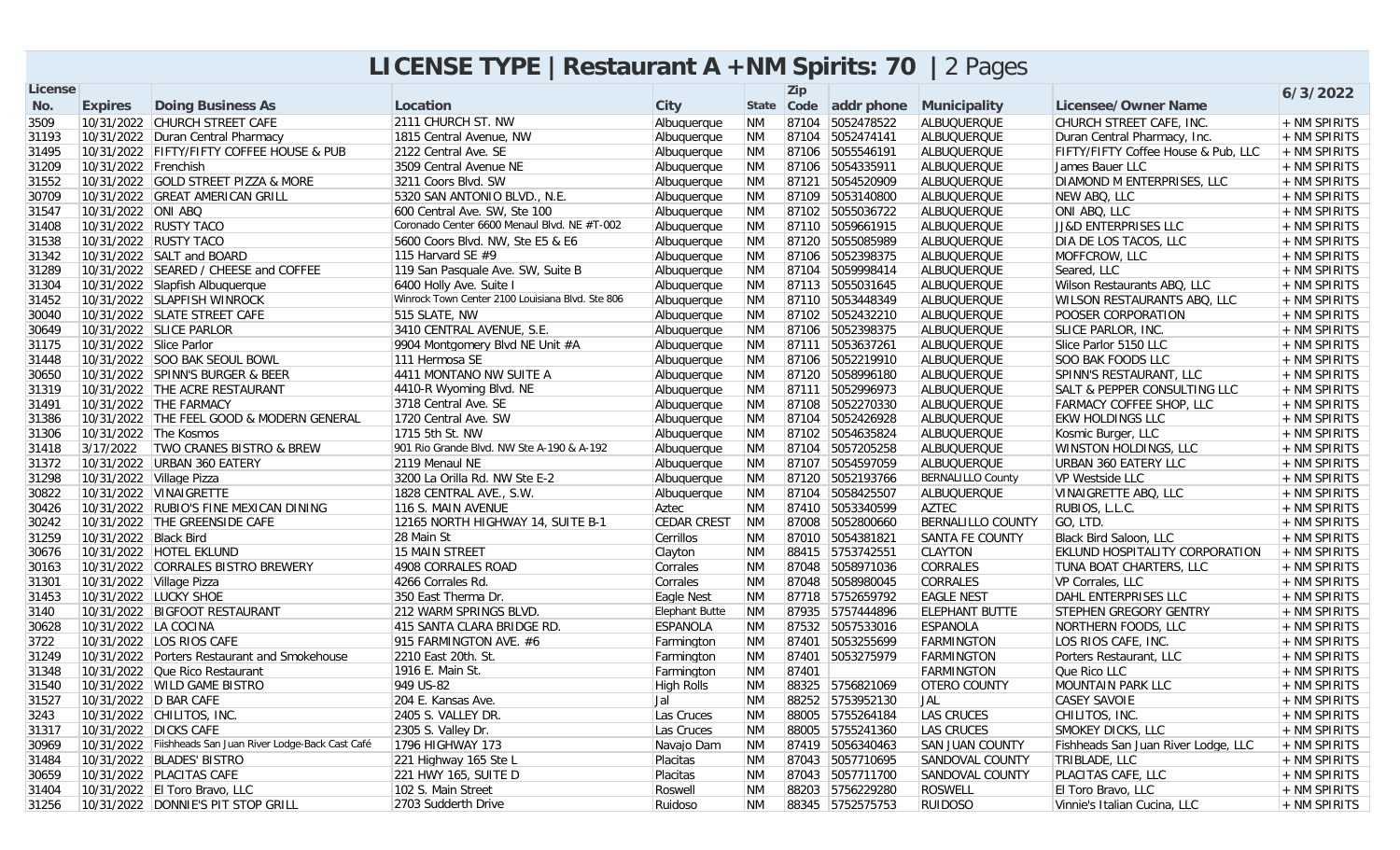| 3795  | 10/31/2022 ANDIAMO!   |                                                   | 322 GARFIELD ST.               | Santa Fe           | <b>NM</b> | 87501 | 5059959595 | SANTA FE CITY                | GILLCRIST ENTERPRISES, INC.      | + NM SPIRITS   |
|-------|-----------------------|---------------------------------------------------|--------------------------------|--------------------|-----------|-------|------------|------------------------------|----------------------------------|----------------|
| 31280 | 10/31/2022 Arable LLC |                                                   | 7 Avenida Vista Grande Ste B-6 | Santa Fe           | <b>NM</b> | 87508 | 5053033816 | SANTA FE COUNTY              | Arable, LLC                      | + NM SPIRITS   |
| 30895 |                       | 10/31/2022 BURRITO COMPANY                        | 111 WASHINGTON AVE.            | Santa Fe           | <b>NM</b> | 87501 | 5059824453 | SANTA FE CITY                | PLAZA BURRITOS, LLC              | + NM SPIRITS   |
| 30467 |                       | 10/31/2022 Chocolate Maven Bakery and Café        | 821 W. SAN MATEO RD. SUITE C   | Santa Fe           | <b>NM</b> | 87505 | 5059841980 | <b>SANTA FE CITY</b>         | VICTORY BAKING COMPANY, INC.     | $+$ NM SPIRITS |
| 3166  |                       | 10/31/2022 JOE'S DINER AND PIZZA                  | 2801 RODEO RD. SUITE A-5       | Santa Fe           | <b>NM</b> | 87507 | 5054713800 | <b>SANTA FE CITY</b>         | JDAP, INC.                       | + NM SPIRITS   |
| 30919 | 10/31/2022 JOSEPH'S   |                                                   | 428 AGUA FRIA                  | SANTA FE           | <b>NM</b> | 87501 | 5056709799 | SANTA FE CITY                | FOODIE 428, LLC                  | + NM SPIRITS   |
| 31516 | 10/31/2022 LA BOCA    |                                                   | 72 West Marcy St.              | Santa Fe           | <b>NM</b> | 87501 | 5059832425 | SANTA FE CITY                | James W. Campbell                | + NM SPIRITS   |
| 30583 |                       | 10/31/2022 LINO'S & CHILI LINE                    | 204 GUADALUPE, SUITE B         | Santa Fe           | <b>NM</b> | 87501 | 5059863938 | SANTA FE CITY                | <b>GUADALUPE LLC</b>             | + NM SPIRITS   |
| 31494 |                       | 10/31/2022   LOYAL HOUND                          | 730 St. Michaels Dr.           | Santa Fe           | <b>NM</b> | 87505 | 5054710440 | SANTA FE CITY                | REWARDING SOLUTIONS, LLC         | + NM SPIRITS   |
| 31044 | 10/31/2022 Paper Dosa |                                                   | 551 West Cordova Road, Suite C | Santa Fe           | <b>NM</b> | 87505 | 5053108019 | <b>SANTA FE CITY</b>         | Kovai Inc                        | + NM SPIRITS   |
| 30495 |                       | 10/31/2022 RESTAURANT MARTIN                      | 526 GALISTEO STREET            | Santa Fe           | <b>NM</b> | 87505 | 5058200919 | SANTA FE CITY                | JEMA, LLC                        | + NM SPIRITS   |
| 31172 |                       | 10/31/2022 The Burger Stand At Burro Alley        | 207 West San Francisco Street  | Santa Fe           | <b>NM</b> | 87501 | 5053958210 | <b>SANTA FE CITY</b>         | Taos Brewing Company, LLC        | + NM SPIRITS   |
| 30809 |                       | 10/31/2022 THE SANTA FE SCHOOL OF COOKING         | 125 N. GUADALUPE               | SANTA FE           | <b>NM</b> | 87501 | 5059834511 | SANTA FE CITY                | SANTA FE SCHOOL OF COOKING INC.  | + NM SPIRITS   |
| 30392 |                       | 10/31/2022 TUNE UP CAFE                           | 1115 HICKOX STREET             | Santa Fe           | <b>NM</b> | 87505 | 5056705759 | <b>SANTA FE CITY</b>         | TUNE UP CAFE LLC                 | $+$ NM SPIRITS |
| 30339 |                       | 10/31/2022 VINAIGRETTE                            | 709-A & B DON CUBERO           | Santa Fe           | <b>NM</b> | 87501 | 5058209205 | SANTA FE CITY                | VINAIGRETTE, INC.                | + NM SPIRITS   |
| 30370 |                       | 10/31/2022 DIANE'S RESTAURANT                     | 510 N. BULLARD ST.             | <b>SILVER CITY</b> | <b>NM</b> | 88061 | 5755388722 | SILVER CITY                  | DIBODINE FINE FOODS, INC.        | + NM SPIRITS   |
| 31263 | 10/31/2022 Revel      |                                                   | 304 N. Bullard St.             | Silver City        | <b>NM</b> | 88061 | 5753884920 | SILVER CITY                  | Revel, LLC                       | + NM SPIRITS   |
| 31354 |                       | 10/31/2022   YO MAMA'S GRILL                      | 913 N. California Street       | Socorro            | <b>NM</b> | 87801 | 5758383962 | SOCORRO CITY                 | YO MAMA'S GRILL, LLC             | + NM SPIRITS   |
| 3868  | 10/31/2022 LA COCINA  |                                                   | #1 LAKEWAY DR.                 | T OR C             | <b>NM</b> | 87901 | 5758946499 | <b>Truth or Consequences</b> | LA COCINA HOT STUFF, INC.        | + NM SPIRITS   |
| 31407 | 10/31/2022 DONABE     |                                                   | 133 Paseo Del Pueblo Norte     | Taos               | <b>NM</b> | 87571 | 5757519700 | <b>TAOS CITY</b>             | CLAY POT GROUP, LLC              | $+$ NM SPIRITS |
| 31173 |                       | 10/31/2022 The Burger Stand At The Taos Ale House | 401 Paseo Del Pueblo Norte     | Taos               | <b>NM</b> | 87571 | 5757585522 | <b>TAOS CITY</b>             | Taos Brewing Company, LLC        | + NM SPIRITS   |
| 31349 |                       | 10/31/2022 TINNIE SILVER DOLLAR                   | 28842 US 70                    | Tinnie             | <b>NM</b> | 88351 | 5756534425 | LINCOLN COUNTY               | TINNIE SILVER DOLLAR, LLC        | + NM SPIRITS   |
| 31406 |                       | 10/31/2022   PIG AND FIG CAFE                     | 11 Sherwood Blvd.              | White Rock         | <b>NM</b> | 87547 | 5056722742 | LOS ALAMOS COUNTY            | PIG AND FIG BAKERY AND CAFE, LLP | + NM SPIRITS   |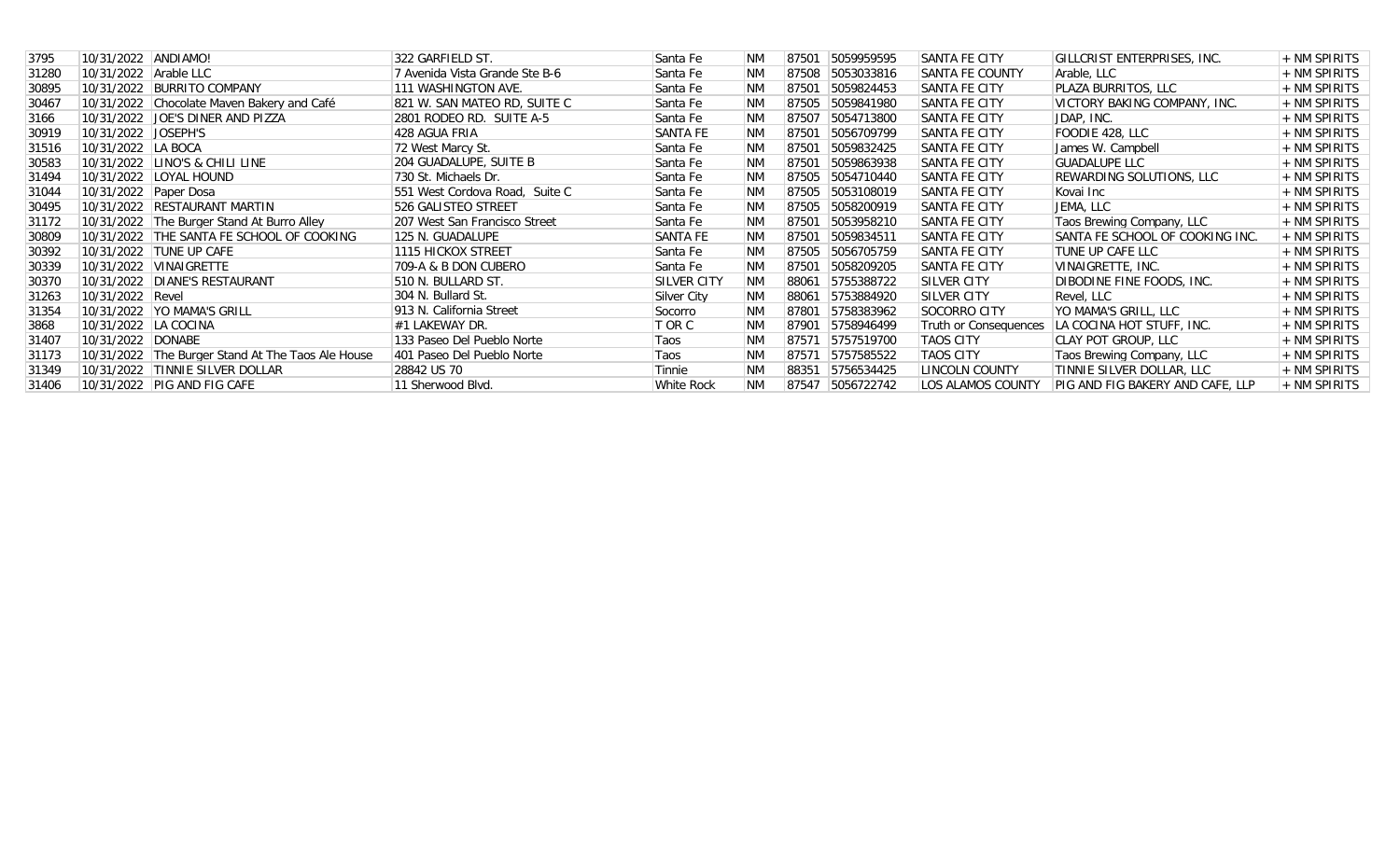|         |                                |                                                                        | <b>LICENSE TYPE   Restaurant B: 64   2 Pages</b> |                    |                        |       |                                    |                    |                                                   |          |
|---------|--------------------------------|------------------------------------------------------------------------|--------------------------------------------------|--------------------|------------------------|-------|------------------------------------|--------------------|---------------------------------------------------|----------|
| License |                                |                                                                        |                                                  |                    |                        | Zip   |                                    |                    |                                                   | 6/3/2022 |
| No.     | <b>Expires</b>                 | <b>Doing Business As</b>                                               | Location                                         | City               |                        |       | State Code addr phone Municipality |                    | <b>Licensee/Owner Name</b>                        |          |
|         |                                | B-30060   10/31/2023   3128 Social House & Gather                      | 3128 Central Ave., SE                            | Albuquerque        | <b>NM</b>              | 87106 |                                    | ALBUQUERQUE        | Mattr, LLC                                        |          |
|         |                                | B-30054 10/31/2022 BANDIDO HIDEOUT                                     | 2128 Central Ave. SE                             | Albuquerque        | <b>NM</b>              | 87106 |                                    | ALBUQUERQUE        | BANDIDO HIDEOUT, INC.                             |          |
|         |                                | B-30028 10/31/2022 BEN MICHAEL'S CAFE                                  | 2404 Pueblo Bonito NW                            | Albuquerque        | <b>NM</b>              | 87104 |                                    | ALBUQUERQUE        | B.M.B., INC.                                      |          |
|         |                                | B-30013 10/31/2022 BRICKYARD PIZZA                                     | 2216, 2218 & 2220 Central Ave. SE                | Albuquerque        | <b>NM</b>              |       | 87106 5052801205                   | ALBUQUERQUE        | RYAN OCEAN GROUP, LLC                             |          |
|         |                                | B-30066 10/31/2022 Central Bodega                                      | 3418 Central Ave SE                              | Albuquerque        | <b>NM</b>              |       | 87106 5054019633                   | ALBUQUERQUE        | Nob Hill Revival, LLC                             |          |
|         |                                | B-30011 10/31/2022 COCINA AZUL                                         | 4243 Montgomery Blvd. NE                         | Albuquerque        | <b>NM</b>              |       | 87109 5053420524                   | ALBUQUERQUE        | VERY DELISH, INC.                                 |          |
|         |                                | B-30044 10/31/2022 COCINA AZUL                                         | 1134 Mountain Rd. NW                             | Albuquerque        | <b>NM</b>              | 87104 |                                    | ALBUQUERQUE        | SE LA VI, LLC                                     |          |
|         |                                | B-30048 10/31/2022 DAVE'S VALLEY GRILL                                 | 6601 4th St. NW, Units M, N, O, P                | Albuquerque        | <b>NM</b>              |       | 87107 5056395807                   |                    | LOS RANCHOS DE ALB DH RESTAURANT HOLDINGS LLC     |          |
|         |                                | B-30016 10/31/2022 EL BOTANERO DE GUAYMAS                              | 475 Coors Blvd. NW, Ste H                        | Albuquerque        | <b>NM</b>              | 87121 |                                    | ALBUQUERQUE        | <b>EL BOTANERO DE GUAYMAS LLC</b>                 |          |
|         |                                | B-30033 10/31/2022 EL Charro Cheves Sports Restaurant                  | 8001-8009 A Central Ave. NE                      | Albuquerque        | <b>NM</b>              | 87108 |                                    | ALBUQUERQUE        | SALON DEL ALBA LLC                                |          |
|         |                                | B-30040 10/31/2022 El Patron Restaurant and Cantina                    | 8100 Wyoming Blvd NE Suite L1                    | Albuquerque        | <b>NM</b>              |       | 87113 5057973311                   | ALBUQUERQUE        | <b>El Patron Express, LLC</b>                     |          |
|         |                                | B-30029 10/31/2022 EL SINALOENSE MARISCOS & GRILL                      | 5025 Central Ave. NE                             | Albuquerque        | <b>NM</b>              | 87108 |                                    | ALBUQUERQUE        | EL SINALOENSE MARISCOS & GRILL, LLC               |          |
|         |                                | B-30018 10/31/2022 LINDO MEXICO II, LLC                                | 7209 Central Ave. NE                             | Albuquerque        | <b>NM</b>              | 87108 |                                    | ALBUQUERQUE        | LINDO MEXICO II, LLC                              |          |
|         |                                | B-30041 10/31/2022 PIZZERIA LUCA                                       | 8850 Holly Ave. NE Suite J                       | Albuquerque        | <b>NM</b>              |       | 87122 5052709737                   | ALBUQUERQUE        | <b>GOOMBA LLC</b>                                 |          |
|         |                                | B-30046 10/31/2022 Poki Poki Cevicheria                                | 3517 Wyoming Blvd. NE                            | Albuquerque        | <b>NM</b>              | 87111 |                                    | ALBUQUERQUE        | Poki Poki, LLC                                    |          |
|         |                                | B-30050 10/31/2022 SOBREMESA                                           | 3421 Coors Blvd. NE                              | Albuquerque        | <b>NM</b>              |       | 87120 5053175557                   | ALBUQUERQUE        | LOCAL GOAT BREWERY, LLC                           |          |
|         |                                | B-30014 10/31/2022 Starr Brothers Brewing Company                      | 5700 San Antonio Dr. NE                          | Albuquerque        | <b>NM</b>              |       | 87109 5059331166                   | Albuquerque        | Five Starr Group, LLC                             |          |
|         |                                | B-30009 10/31/2022 THE RANGE CAFE                                      | 4401 Wyoming Blvd. NE                            | Albuquerque        | <b>NM</b>              |       | 87111 5059340051                   | ALBUQUERQUE        | R <sub>2</sub> LLC                                |          |
|         |                                | B-30056 10/31/2022 Uptown Saggios, LLC                                 | 6600 Menaul Blvd, NE N-001                       | Albuquerque        | <b>NM</b>              |       | 87109 5053239500                   | ALBUQUERQUE        | UPTOWN SAGGIOS LLC                                |          |
|         |                                | B-30062 10/31/2022 ACEQ RESTAURANT                                     | 480 NM State Road 150                            | Arroyo Seco        | <b>NM</b>              |       | 87514 5056605829                   | <b>TAOS COUNTY</b> | SAFFORD CULINARY WORKS, LLC                       |          |
|         |                                | B-30015 10/31/2022 EL JIMADOR                                          | 509 S. Canal St.                                 | Carlsbad           | <b>NM</b>              | 88220 |                                    | CARLSBAD           | <b>REYES LARA EL AGAVE, LLC</b>                   |          |
|         | B-30065 10/31/2022 MIYABI      |                                                                        | 1511 S. Canal St.                                | Carlsbad           | <b>NM</b>              |       | 88220 5757255998                   | CARLSBAD           | STEPHANIE LU                                      |          |
|         | B-30051 10/31/2022 THE RAILS   |                                                                        | 221 W. 1st Street                                | Clovis             | <b>NM</b>              |       | 88101 8176576644                   | <b>CLOVIS</b>      | RAILS 1907, LLC                                   |          |
|         |                                | B-30003 10/31/2021 BARRACUDAS (Expired)                                | 1320 E. Broadway                                 | <b>Hobbs</b>       | <b>NM</b>              |       | 88240 5759425037                   | <b>HOBBS</b>       | <b>BARRACUDAS LLC</b>                             |          |
|         |                                | B-30017   10/31/2022   EL JIMADOR RESTAURANT                           | 110 N. Marland Blvd.                             | Hobbs              | <b>NM</b>              | 88240 |                                    | HOBBS              | LAS COMADRES, LLC                                 |          |
|         |                                | B-30045 10/31/2022 HABANEROS RESTAURANT AND GRILL                      | 3414 N. Lovington Hwy.                           | Hobbs              | <b>NM</b>              | 88240 |                                    | HOBBS              | Habaneros Restaurant and Grill, LLC               |          |
|         |                                | B-30027 10/31/2022 Taqueria Jalisco                                    | 408 W. Bender Blvd                               | Hobbs              | <b>NM</b>              | 88240 |                                    | HOBBS              | Jaliscos Hobbs LLC                                |          |
|         | B-30008 10/31/2022 CHILITOS    |                                                                        | 3850 Foothills Rd., Ste 10                       | Las Cruces         | <b>NM</b>              | 88011 |                                    | LAS CRUCES         | CHILITOS, INC.                                    |          |
|         |                                | B-30004 10/31/2022 FORGHEDABOUDIT Southwest Italian                    | 1338 Picacho Hills Drive                         | Las Cruces         | <b>NM</b>              |       | 88007 5755569858                   | LAS CRUCES         | YACONE FOOD GROUP LLC                             |          |
|         |                                | B-30007 10/31/2022 SALUD! DE MESILLA                                   | 1800 Avenida de Mesilla, Ste B                   | Las Cruces         | <b>NM</b>              |       | 88005 5754966514                   | <b>LAS CRUCES</b>  | The Thyme of Your Life, Inc.                      |          |
|         |                                | B-30049 10/31/2022 TAQUERIA QUE PASA                                   | 1660 S. Valley Dr.                               | Las Cruces         | <b>NM</b>              |       | 88005 5755415534                   | LAS CRUCES         | TAQUERIA QUE PASA, INC.                           |          |
|         |                                | B-30010   10/31/2022   WILLOW & BLAINE, LLC                            | 118 N. Mesquite St.                              | Las Cruces         | <b>NM</b>              |       | 88001 5755569850                   | LAS CRUCES         | <b>WILLOW &amp; BLAINE, LLC</b>                   |          |
|         |                                | B-30022 10/31/2022 ZEFFIRO'S PIZZERIA DOWNTOWN                         | 136 N. Water St., Ste A                          | Las Cruces         | <b>NM</b>              | 88001 |                                    | LAS CRUCES         | ZEFFIRO'S PIZZERIA DOWNTOWN, LLC                  |          |
|         |                                | B-30020 10/31/2022 Pino's Restaurant                                   | 1901 North Grand Ave.                            | Las Vegas          | <b>NM</b>              |       | 87701 5057188626                   | LAS VEGAS          | JL1, LLC                                          |          |
|         |                                | B-30063 10/31/2022 RIBS HICKORY PIT BBQ                                | 120 Nelson Ct. SE                                | Los Lunas          | <b>NM</b>              | 87031 |                                    | <b>LOS LUNAS</b>   | RIBS THREE, INC.                                  |          |
|         |                                | B-30035 10/31/2022 THE HOLLAR                                          | 2849 STATE HIGHWAY 14                            | Madrid             | <b>NM</b>              | 87010 |                                    | SANTA FE COUNTY    | THE HOLLAR, LLC                                   |          |
|         |                                | B-30026 10/31/2022 LOS AGAVES 2                                        | 1126 W. 1st St.                                  | Portales           | <b>NM</b>              |       | 88130 5754204625                   | PORTALES           | LOS AGAVES LLC                                    |          |
|         |                                | B-30052 10/31/2022 THE STAKEOUT                                        | 101 Stakeout Dr.                                 | Ranchos de Taos NM |                        |       | 87557 3125933948                   | <b>TAOS COUNTY</b> | THE STAKEOUT, LLC                                 |          |
|         |                                | B-30001 10/31/2022 CASA LEMUS INN and Restaurant, LLC 350 CLAYTON ROAD |                                                  | Raton              |                        |       | NM 87740 5753033063                | RATON              | CASA LEMUS INN AND RESTAURANT, LLC                |          |
|         |                                | B-30055 10/31/2022 O'Hare's Grille & Pub                               | 4100 Southern Blvd., Ste 9                       | Rio Rancho         | <b>NM</b>              |       | 87124 5058960123                   | <b>RIO RANCHO</b>  | O'Hare's Grille & Pub, LLC                        |          |
|         |                                | B-30038 10/31/2022 Tap N Taco                                          | 1120 State Road 528                              | Rio Rancho         | <b>NM</b>              |       | 87124 6028203755                   | <b>RIO RANCHO</b>  | Tap N Taco LLC                                    |          |
|         | B-30037 10/31/2022 WHIPTAIL    |                                                                        | 355 NM Hwy 528                                   | Rio Rancho         | <b>NM</b>              |       | 87124 5053011152                   | <b>RIO RANCHO</b>  | <b>WHIPTAIL EATERY LLC</b>                        |          |
|         |                                | B-30034 10/31/2022 LOS CERRITOS MEXICAN KITCHEN                        | 2103 N. Main St.                                 | Roswell            | <b>NM</b>              |       | 88201 5756224919                   | ROSWELL            | LOS CERRITOS MEXICAN KITCHEN, LLC                 |          |
|         |                                | B-30002 10/31/2022 PECOS FLAVORS WINERY AND BISTRO                     | 412 W. 2nd St.                                   | Roswell            | <b>NM</b>              |       | 88201 5756276265                   | ROSWELL            | PECOS FLAVORS, LLC                                |          |
|         |                                | B-30030 10/31/2022 Anaheim Jacks                                       | 1097 Mechem Dr.                                  | Ruidoso            | <b>NM</b>              |       | 88345 5758088340                   | <b>RUIDOSO</b>     | Anaheim Jacks LLC                                 |          |
|         |                                | B-30064 10/31/2022 GRILL CALIENTE                                      | 2800 SUDDERTH DRIVE                              | Ruidoso            | NM                     |       | 88345 5759734617                   | <b>RUIDOSO</b>     | MODERN ENTERTAINING, LLC                          |          |
|         |                                | B-30023 10/31/2022 K-BOB'S STEAKHOUSE IN RUIDOSO, NM                   | 157 U.S. Hwy 70<br>2825 Sudderth Dr., Ste B      | Ruidoso            | <b>NM</b><br><b>NM</b> |       | 88345 5753780025                   | <b>RUIDOSO</b>     | <b>ERT HOLD CO LLC</b><br>TINA'S TAPAS & CAFE LLC |          |
|         | B-30059 10/31/2022 Tina's Cafe |                                                                        |                                                  | Ruidoso            |                        | 88345 |                                    | RUIDOSO            |                                                   |          |